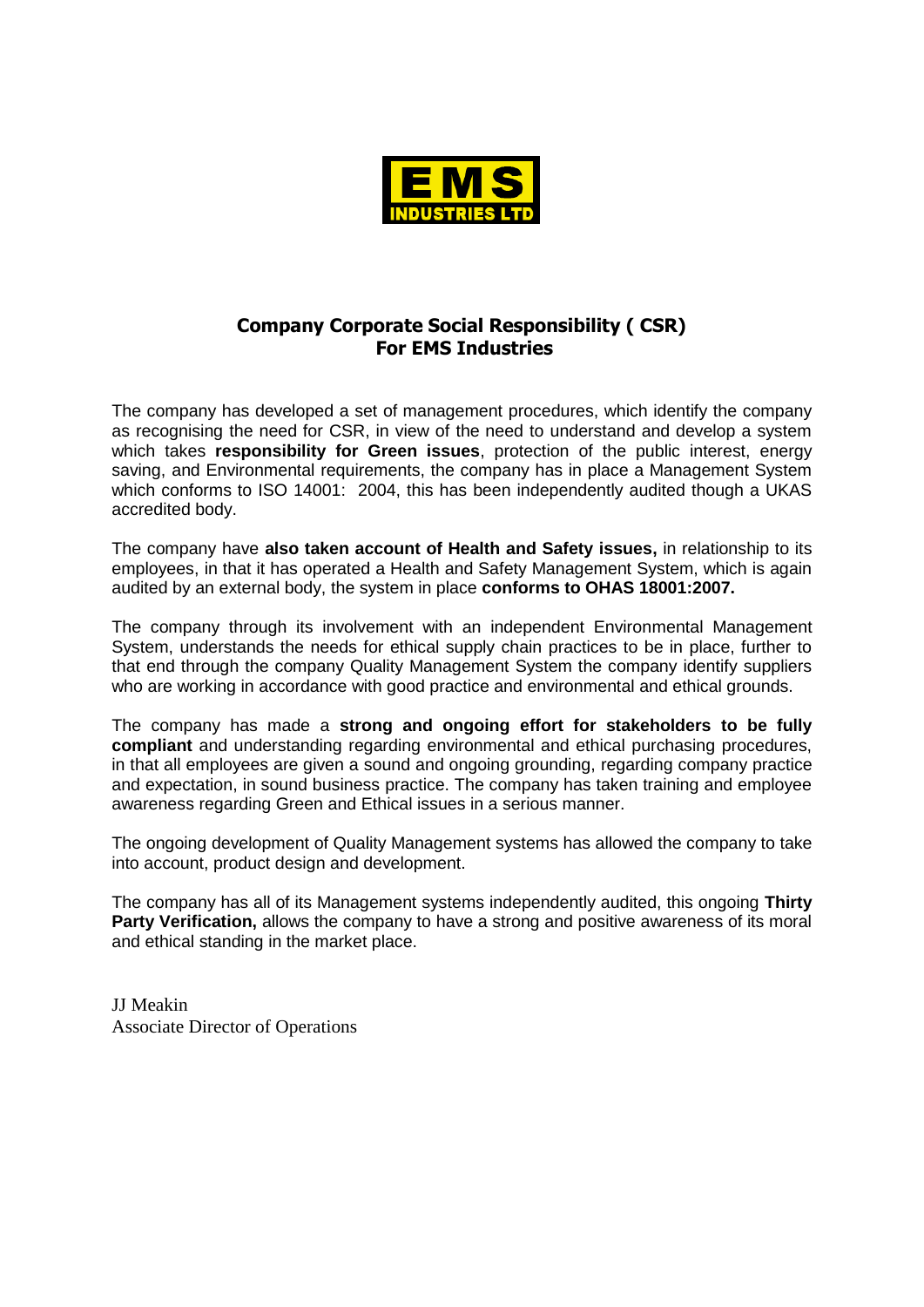

# ANTI-BRIBERY POLICY

#### *Introduction*

One of EMS Industries core values is to uphold responsible and fair business practices. EMS is committed to promoting and maintaining the highest level of ethical standards in relation to all of its business activities. EMS has a reputation for maintaining lawful business practices is of paramount importance and this Policy is designed to preserve these values. EMS therefore has a zero tolerance policy towards bribery and corruption and is committed to acting fairly and with integrity in all of its business dealings and relationships and implementing and enforcing effective systems to counter bribery.

### *Purpose and scope of Policy*

This Policy sets out EMS Industries position on any form of bribery and corruption and provides guidelines aimed at:

- ensuring compliance with anti-bribery laws, rules and regulations, not just within the UK but in any other country within which EMS may carry out its business or in relation to which its business may be connected
- enabling employees and persons associated with EMS to understand the risks associated with bribery and to encourage them to be vigilant and effectively recognise, prevent and report any wrongdoing, whether by themselves or others
- providing suitable and secure reporting and communication channels and ensuring that any information that is reported is properly and effectively dealt with
- Creating and maintaining a rigorous and effective framework for dealing with any suspected instances of bribery or corruption.

This Policy applies to all permanent and temporary employees of EMS (including any of its intermediaries, subsidiaries or associated companies). It also applies to any individual or corporate entity associated with EMS or who performs functions in relation to, or for and on behalf of, EMS, including, but not limited to, directors, agency workers, casual workers, contractors, consultants, seconded staff, agents, suppliers and sponsors ("associated persons"). All employees and associated persons are expected to adhere to the principles set out in this Policy.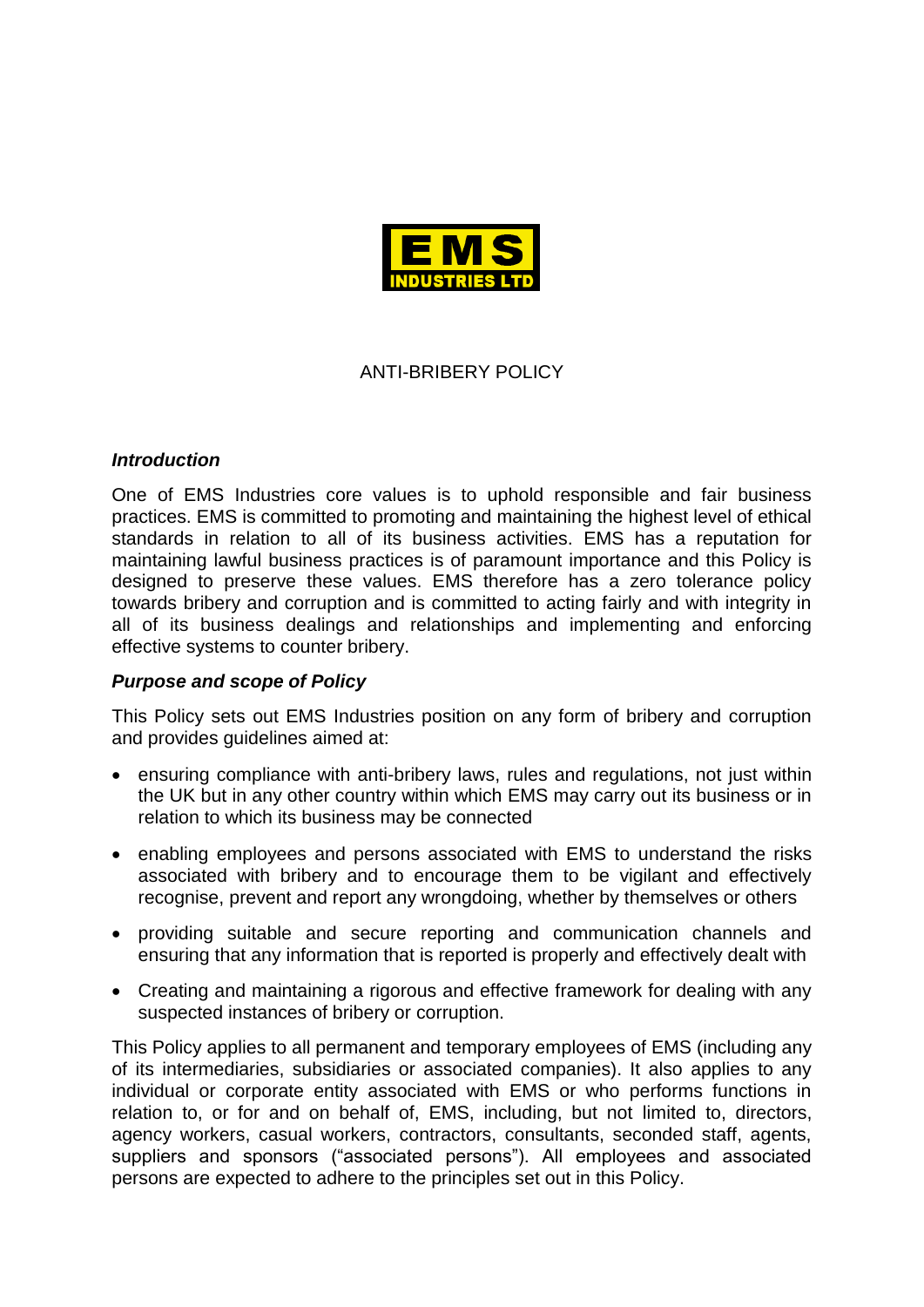## *Legal obligations*

The UK legislation on which this Policy is based is the Bribery Act 2010 and it applies to EMS Industries conduct both in the UK and abroad. A bribe is an inducement or reward offered, promised or provided in order to gain any commercial, contractual, regulatory or personal advantage.

It is an offence in the UK to:

- offer, promise or give a financial or other advantage to another person (i.e. bribe a person), whether within the UK or abroad, with the intention of inducing or rewarding improper conduct
- request, agree to receive or accept a financial or other advantage (i.e. receive a bribe) for or in relation to improper conduct
- bribe a foreign public official.

You can be held personally liable for any such offence.

It is also an offence in the UK for an employee or an associated person to bribe another person in the course of doing business intending either to obtain or retain business, or to obtain or retain an advantage in the conduct of business, for the Company. The Company can be liable for this offence where it has failed to prevent such bribery by associated persons. As well as an unlimited fine, it could suffer substantial reputational damage.

### *Policy statement*

All employees and associated persons are required to:

- comply with any anti-bribery and anti-corruption legislation that applies in any jurisdiction in any part of the world in which they might be expected to conduct business
- act honestly, responsibly and with integrity
- safeguard and uphold EMS Industries core values by operating in an ethical, professional and lawful manner at all times.

Bribery of any kind is strictly prohibited. Under no circumstances should any provision be made, money set aside or accounts created for the purposes of facilitating the payment or receipt of a bribe.

EMS recognises that industry practices may vary from country to country or from culture to culture. What is considered unacceptable in one place may be normal or usual practice in another. Nevertheless, a strict adherence to the guidelines set out in this Policy is expected of all employees and associated persons at all times. If in doubt as to what might amount to bribery or what might constitute a breach of this Policy, refer the matter to your immediate Manager.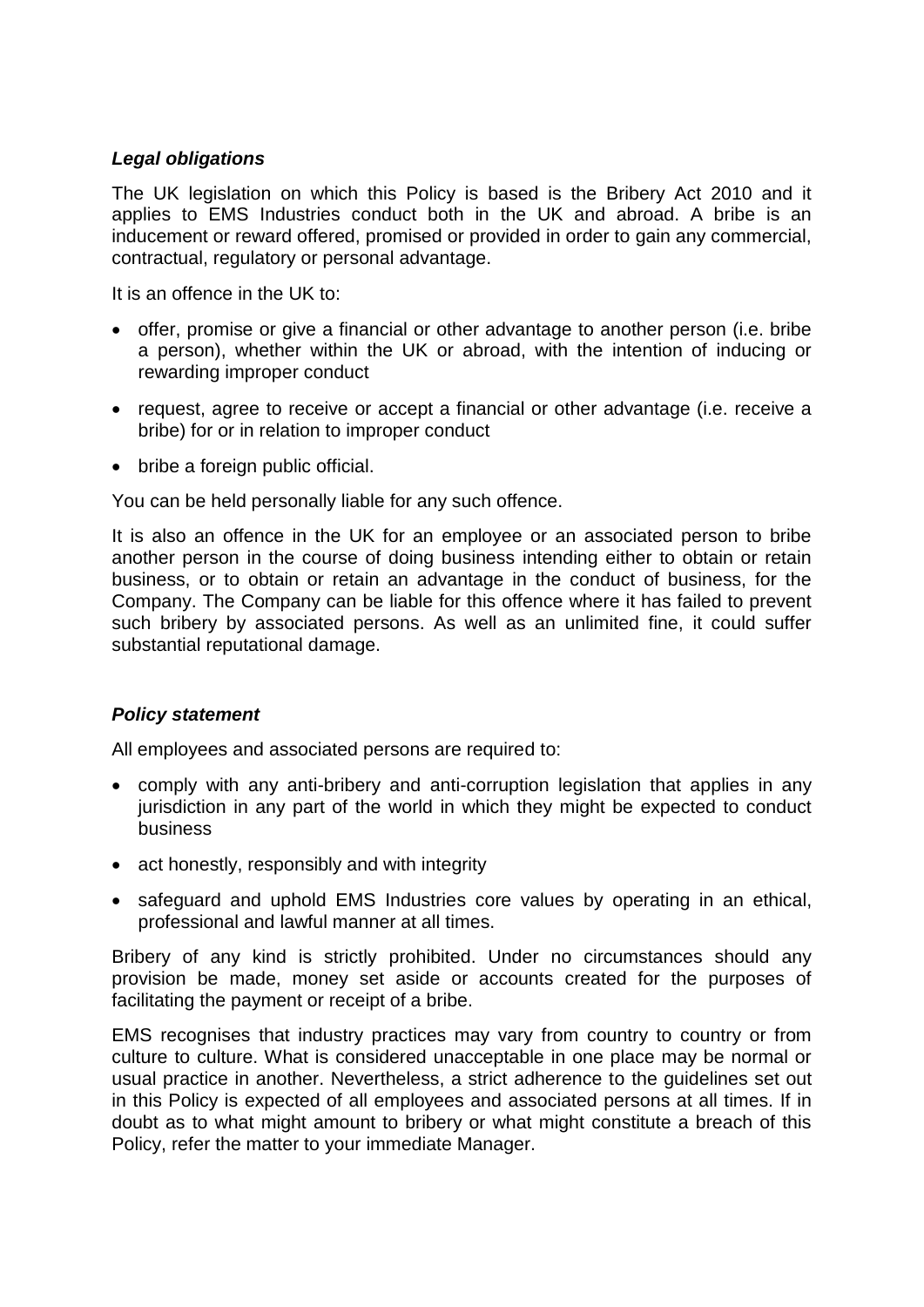EMS Industries rules and procedures in relation to the receipt of business gifts from third parties and corporate hospitality offered to or received from third parties, please refer to the Company's Gifts from Clients/Suppliers Policy and its Corporate Hospitality Policy. They form part of the Company's zero tolerance policy towards bribery and they should be read in conjunction with this Policy.

The giving of business gifts to clients, customers, contractors and suppliers is not prohibited provided the following requirements are met:

- the gift is not made with the intention of influencing a third party to obtain or retain business or a business advantage, or to reward the provision or retention of business or a business advantage
- it complies with local laws
- it is given in the Company's name, not in the giver's personal name
- it does not include cash or a cash equivalent (such as gift vouchers)
- it is of an appropriate and reasonable type and value and given at an appropriate time
- it is given openly, not secretly
- it is approved in advance by a director of the Company.

In summary, it is not acceptable to give, promise to give, or offer, a payment, gift or hospitality with the expectation or hope that a business advantage will be received, or to reward a business advantage already given, or to accept a payment, gift or hospitality from a third party that you know or suspect is offered or provided with the expectation that it will obtain a business advantage for them.

Any payment or gift to a public official or other person to secure or accelerate the prompt or proper performance of a routine government procedure or process, otherwise known as a "facilitation payment", is also strictly prohibited. Facilitation payments are not commonly paid in the UK but they are common in some other jurisdictions.

### *Responsibilities and reporting procedure*

It is the contractual duty and responsibility of all employees and associated persons to take whatever reasonable steps are necessary to ensure compliance with this Policy and to prevent detect and report any suspected bribery or corruption in accordance with the Policy. You must immediately disclose to EMS Industries any knowledge or suspicion you may have that you, or any other employee or associated person, has plans to offer, promise or give a bribe or to request, agree to receive or accept a bribe in connection with the business of EMS. For the avoidance of doubt, this includes reporting your own wrongdoing. The duty to prevent, detect and report any incident of bribery and any potential risks rests not only with the directors of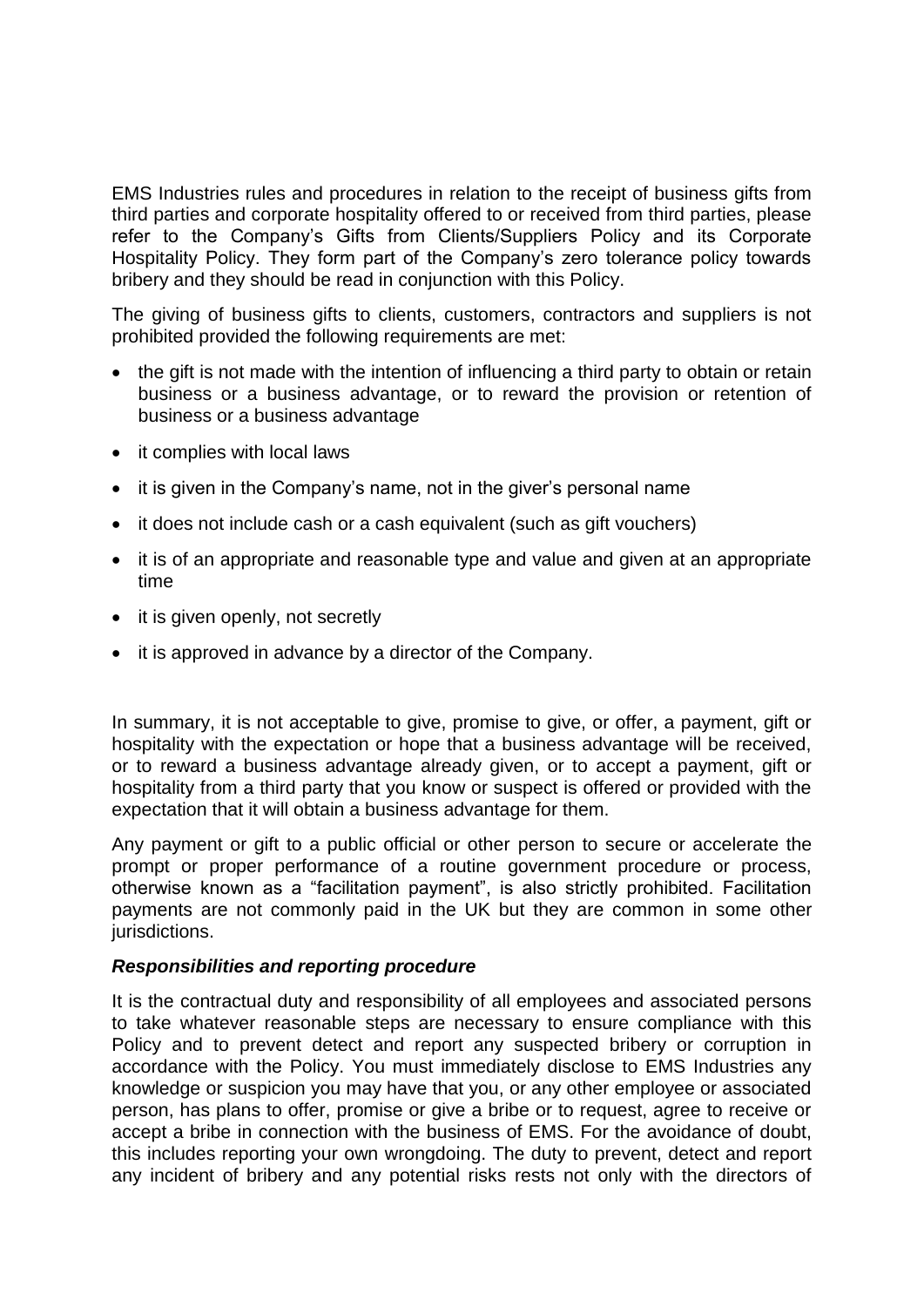EMS Industries but equally to all employees and associated persons.

EMS Industries encourages all employees and associated persons to be vigilant and to report any unlawful conduct, suspicions or concerns promptly and without undue delay so that investigation may proceed and any action can be taken expeditiously. In the event that you wish to report an instance or suspected instance of bribery, you should contact your immediate manager or a Director of the Company. Confidentiality will be maintained during the investigation to the extent that this is practical and appropriate in the circumstances. EMS Industries is committed to taking appropriate action against bribery and corruption. This could include either reporting the matter to an appropriate external government department, regulatory agency or the police and/or taking internal disciplinary action against relevant employees and/or terminating contracts with associated persons.

EMS Industries will support anyone who raises genuine concerns in good faith under this Policy, even if they turn out to be mistaken. It is also committed to ensuring nobody suffers any detrimental treatment as a result of refusing to take part in bribery or corruption, or because of reporting in good faith their suspicion that an actual or potential bribery or corruption offence has taken place or may take place in the future.

## *Record keeping*

All accounts, receipts, invoices and other documents and records relating to dealings with third parties must be prepared and maintained with strict accuracy and completeness. No accounts must be kept "off the record" to facilitate or conceal improper payments.

### *Sanctions for breach*

A breach of any of the provisions of this Policy will constitute a disciplinary offence and will be dealt with in accordance with EMS Industries disciplinary procedure. Depending on the gravity of the offence, it may be treated as gross misconduct and could render the employee liable to summary dismissal.

As far as associated persons are concerned, a breach of this Policy could lead to the suspension or termination of any relevant contract, sub-contract or other agreement.

### *Monitoring compliance*

EMS Industries operations director has lead responsibility for ensuring compliance with this Policy and will review its contents on a regular basis. The operations director will be responsible for monitoring its effectiveness and will provide regular reports in this regard to the directors of EMS Industries who have overall responsibility along with the operations director for ensuring this Policy complies with EMS Industries legal and ethical obligations.